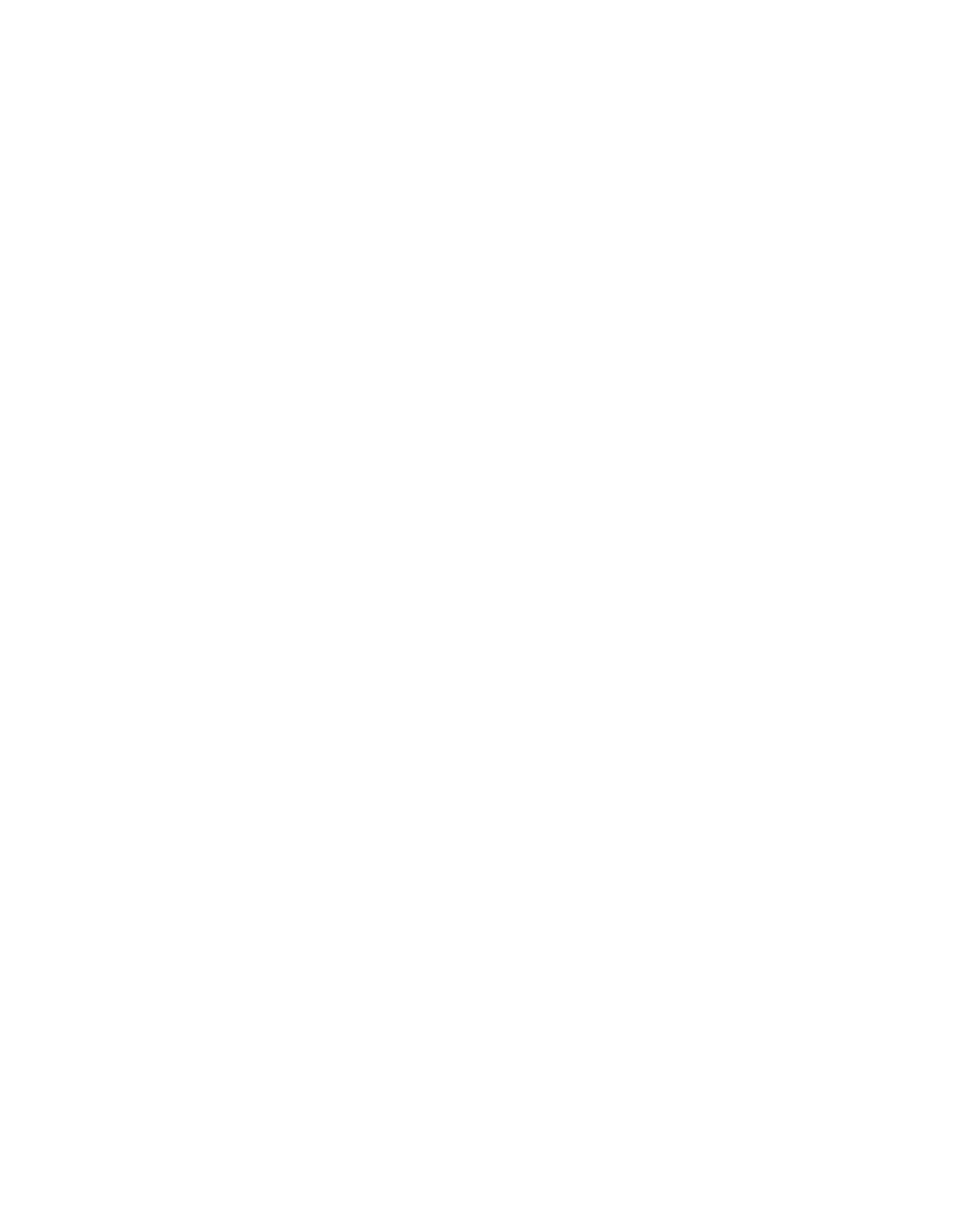

Patient Instruction HUS Medical Imaging Center Nuclear Medicine

www.tutkimukseen.fi

| <b>Patient information form for PET scan</b>         |                                                                                                          |
|------------------------------------------------------|----------------------------------------------------------------------------------------------------------|
|                                                      | Please fill in the form the day before the examination and bring it with you.                            |
|                                                      | Name: Name:                                                                                              |
|                                                      |                                                                                                          |
|                                                      |                                                                                                          |
|                                                      | Have you ever had an allergic reaction to contrast material in any previous contrast-                    |
| enhanced scans?                                      |                                                                                                          |
| $\Box$ yes                                           | $\Box$ no                                                                                                |
|                                                      | Have you had some surgery / endoscopic procedure / biopsy in the past six months?                        |
| $\Box$ yes                                           | $\Box$ no                                                                                                |
|                                                      |                                                                                                          |
|                                                      |                                                                                                          |
|                                                      | Do you have any foreign objects in your body (made of metal):                                            |
|                                                      |                                                                                                          |
|                                                      |                                                                                                          |
|                                                      | Do you have, or have you had any of the following (check the box):                                       |
| $\Box$ diabetes                                      | $\Box$ tuberculosis                                                                                      |
| $\Box$ heart attack                                  | $\Box$ intestinal infection                                                                              |
| $\Box$ kidney disease                                |                                                                                                          |
|                                                      | $\Box$ other inflammatory disease, please specify:<br>$\Box$ other inflammatory disease, please specify: |
|                                                      |                                                                                                          |
| $\Box$ trauma (fractures, injuries), please specify: | <u> 1980 - Johann Barn, mars and de Brasilian (b. 1980)</u>                                              |